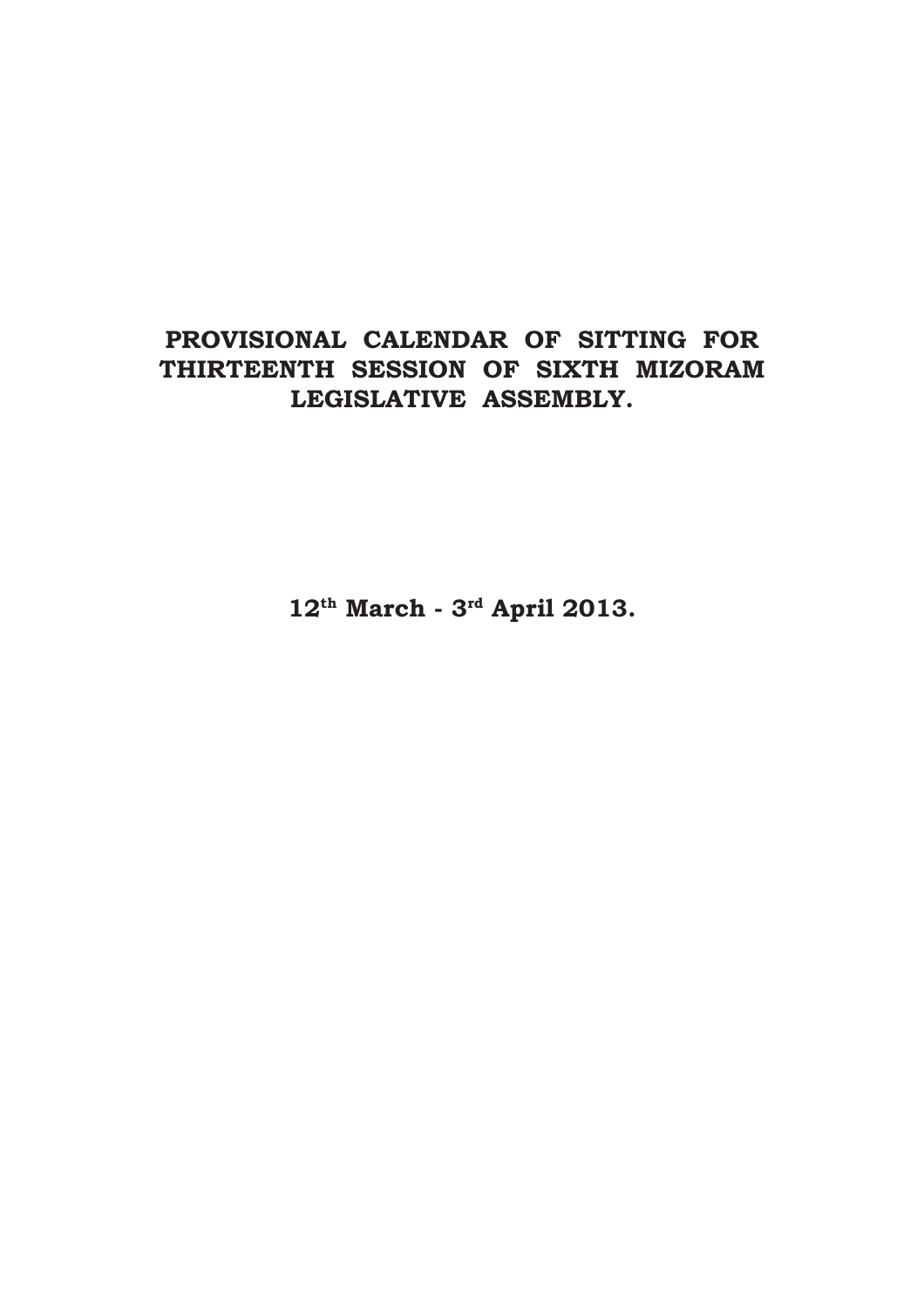## **PROVISIONAL CALENDAR**

| 12.3.2013<br>(Tuesday)   | 1)<br>2)       | Governor's Address<br>Motion of Thanks.                                                                                                                         |
|--------------------------|----------------|-----------------------------------------------------------------------------------------------------------------------------------------------------------------|
| 13.3.2013<br>(Wednesday) | 1)<br>2)       | Questions.<br>Discussion on motion of thanks on the<br>Governor's Address.                                                                                      |
| 14.3.2013<br>(Thursday)  | 1)<br>2)       | Questions<br>Government Business.                                                                                                                               |
| 15.3.2013<br>(Friday)    | 1)             | Presentation of Budget for the year 2013-2014<br>and Supplementary Demand for the Year<br>2012-2013                                                             |
| 16.3.2013<br>(Saturday)  | 1)             | No Sitting day                                                                                                                                                  |
| 17.3.2013<br>(Sunday)    | 2)             | No Sitting day                                                                                                                                                  |
| 18.3.2013<br>(Monday)    | 1)<br>2)<br>3) | Questions<br>Discussion and Voting on Supplementary<br>Demand for Grants for the year 2012-2013.<br>General Discussion on the Budget for the year<br>2013-2014. |
| 19.3.2013<br>(Tuesday)   | 1)<br>2)       | <b>Ouestions</b><br>General Discussion on the Budget for the year<br>2013-2014                                                                                  |
| 20.3.2013<br>(Wednesday) | 1)<br>2)       | Questions<br>Discussion and Voting on Demand for Grants for<br>the year 2013-2014                                                                               |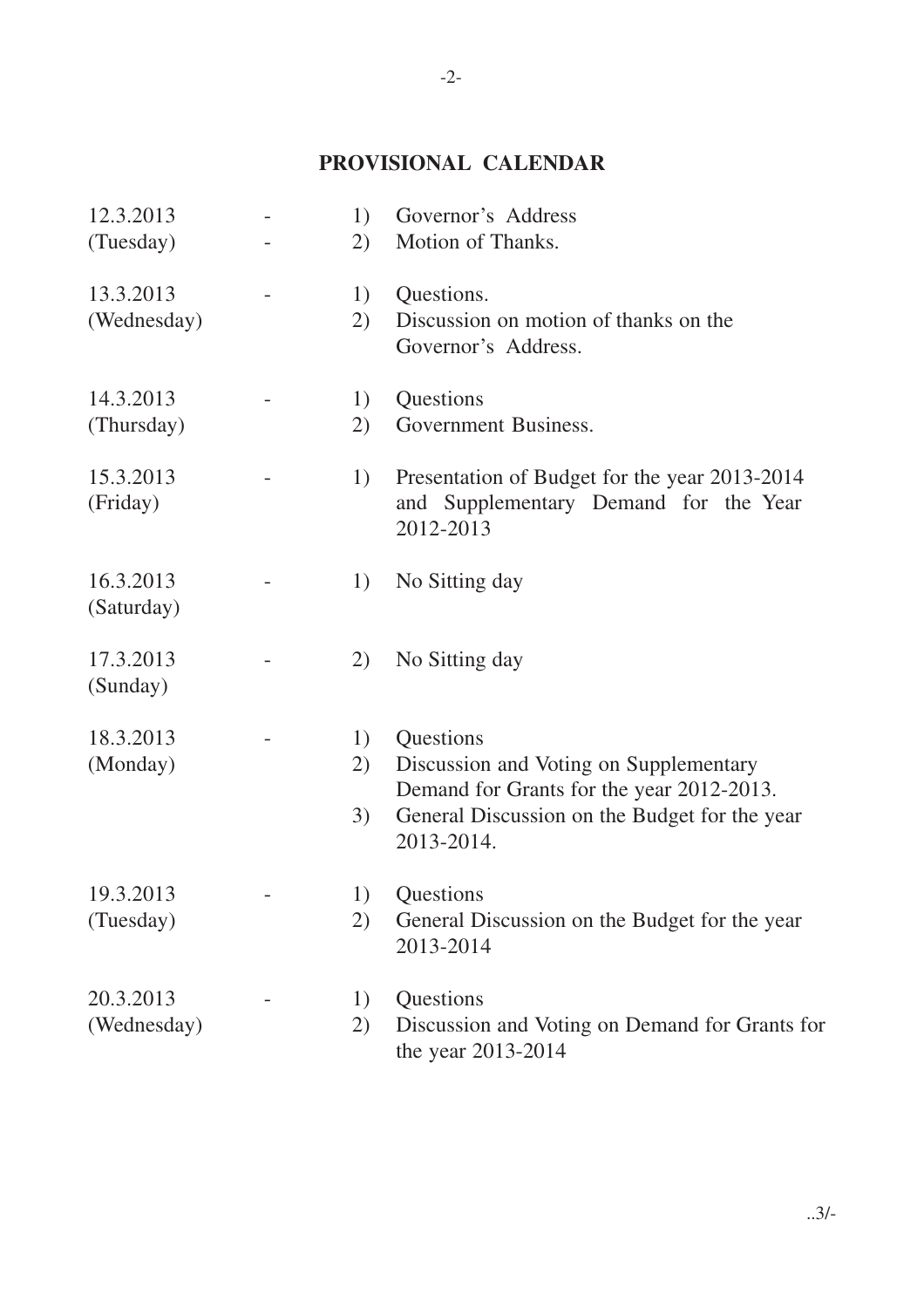| 21.3.2013<br>(Thursday)  | 1)<br>2) | Questions<br>Discussion and Voting on Demand for Grants for<br>the year 2013-2014 |
|--------------------------|----------|-----------------------------------------------------------------------------------|
| 22.3.2013<br>(Friday)    | 1)<br>2) | Questions<br>Private Members' Business.                                           |
| 23.3.2013<br>(Saturday)  | 1)       | No Sitting day                                                                    |
| 24.3.2013<br>(Sunday)    | 2)       | No Sitting day                                                                    |
| 25.3.2013<br>(Monday)    | 1)<br>2) | Questions<br>Discussion and Voting on Demand for the year<br>2013-2014            |
| 26.3.2013<br>(Tuesday)   | 1)<br>2) | Questions<br>Discussion and Voting on Demand for the year<br>2013-2014            |
| 27.3.2013<br>(Wednesday) | 1)       | No Sitting day                                                                    |
| 28.3.2013<br>(Thursday)  | 1)<br>2) | Questions<br>Discussion and Voting on Demand for the year<br>2013-2014            |
| 29.3.2013<br>(Friday)    | 1)       | No Sitting day                                                                    |
| 30.3.2013<br>(Saturday)  | 1)       | No Sitting day                                                                    |